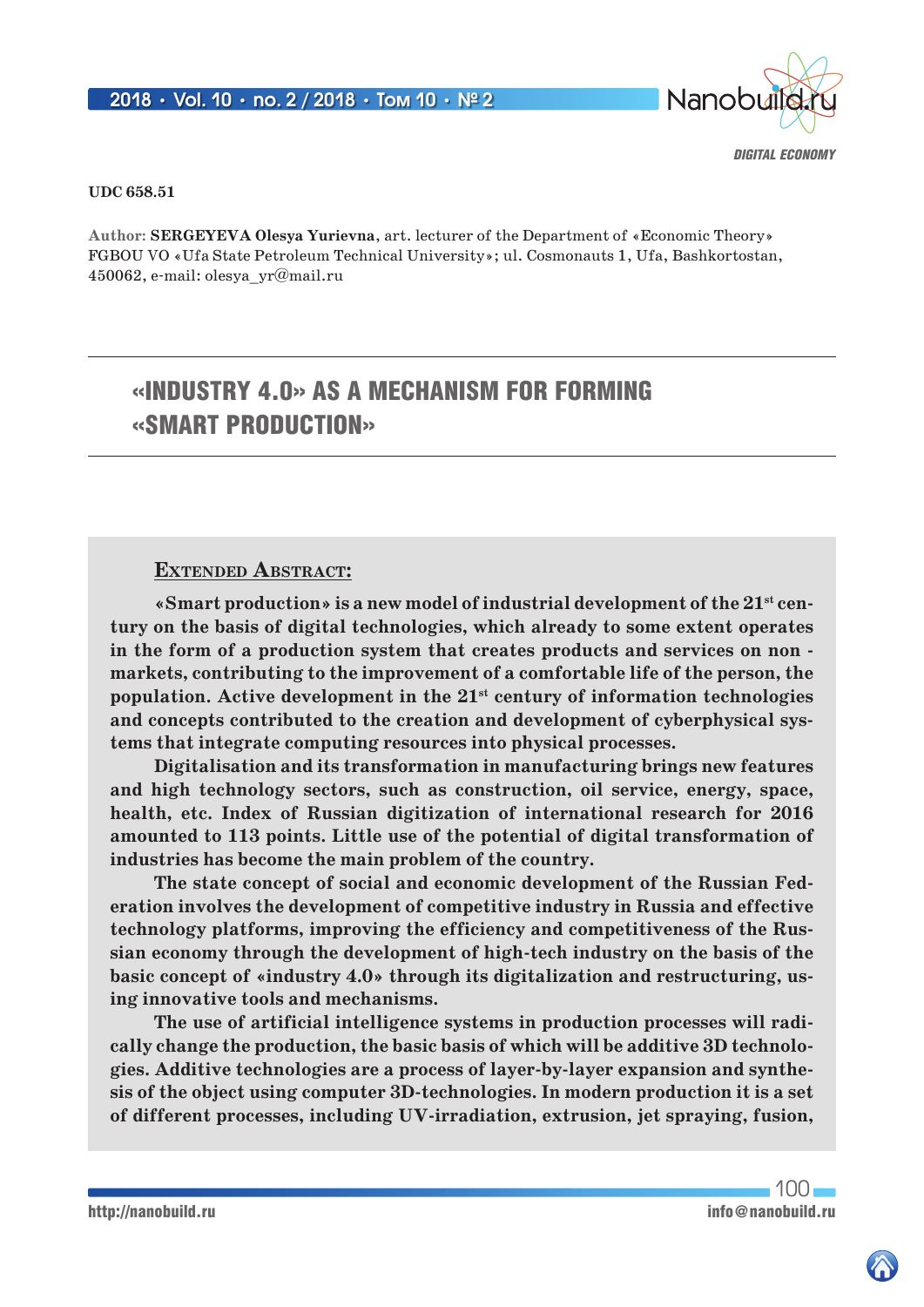

*Digital Economy*

## **lamination. Modern production technologies contribute to the development of new markets and are the driving force of the digital revolution.**

**Key words:** digitalization of production, neo-markets, «smart production», additive technologies.

### **DOI: dx.doi.org/10.15828/2075-8545-2018-10-2-100-113**

### **Machine-readable information on CC-licenses (HTML-code) in metadata of the paper**

<a rel="license" href="http://creativecommons.org/licenses/by/4.0/"><img alt="Creative Commons License" style="borderwidth:0" src="https://i.creativecommons.org/l/by/4.0/88x31.png" /></a><br />>/>><span xmlns:dct="http://purl.org/dc/ terms/" href="http://purl.org/dc/dcmitype/Text" property="dct:title" rel="dct:type">«Industry 4.0» as a mechanism for forming «Smart production». </span> by <a xmlns:cc="http://creativecommons.org/ns#" href="Nanotehnologii v stroitel'stve = Nanotechnologies in Construction. 2018, Vol. 10, no. 2, pp. 100–113. DOI: dx.doi.org/10.15828/2075-8545- 2018-10-2-100-113. (In Russian)." property="cc:attributionName" rel="cc:attributionURL">Sergeyeva O.Yu. </a> is licensed under a <a rel="license" href="http://creativecommons.org/licenses/by/4.0/">Creative Commons Attribution 4.0 International License</a>.<br />br />Based on a work at <a xmlns:dct="http://purl.org/dc/terms/" href=" http://nanobuild. ru/en\_EN/nanobuild-2-2018/" rel="dct:source"> http://nanobuild.ru/en\_EN/nanobuild-2-2018/</a>.<br />Permissions beyond the scope of this license may be available at <a xmlns:cc="http://creativecommons.org/ns#" href="olesya\_yr@mail.ru" rel="cc:morePermissions">olesya\_yr@mail.ru</a>.

# *References:*

- 1. *Leventsov V.A., Radayev A.E., Nikolayevskiy N.N.* Aspekty kontseptsii «Industriya 4.0» v chasti proyektirovaniya proizvodstvennykh protsessov. Nauchno-tekhnicheskiye vedomosti Sankt-Peterburgskogo gosudarstvennogo politekhnicheskogo universiteta, 2017. Vol. 10. №1. P. 19–31. (In Russian).
- 2. 6 sostavlyayushchikh Industry 4.0 [Elektronnyy resurs]. Rezhim dostupa: http://www.plm.pw/2016/09/The-6-Factors-of-Industry-4.0.html (data obrashcheniya: 24.01.2018). (In Russian).
- 3. *Bayeker Mirko.* Tsifrovyye tekhnologii uluchshayut printsipy berezhlivogo proizvodstva. SAPR i Grafika, 2012. № 7(189). P. 42–43. (In Russian).
- 4. Additivnyye tekhnologii [Elektronnyy resurs]. Rezhim dostupa: http: // kakbog.ru/additivnye-tehnologii-chto-eto-takoe-i-gde-primenyayutsya (data obrashcheniya: 24.01.2018). (In Russian).
- 5. Programma razvitiya tsifrovoy ekonomiki v Rossiyskoy Federatsii do 2035 goda [Elektronnyy resurs]. – Rezhim dostupa: http://spkurdyumov.ru/uploads/2017/05/strategy.pdf (data obrashcheniya: 24.01.2018). (In Russian).

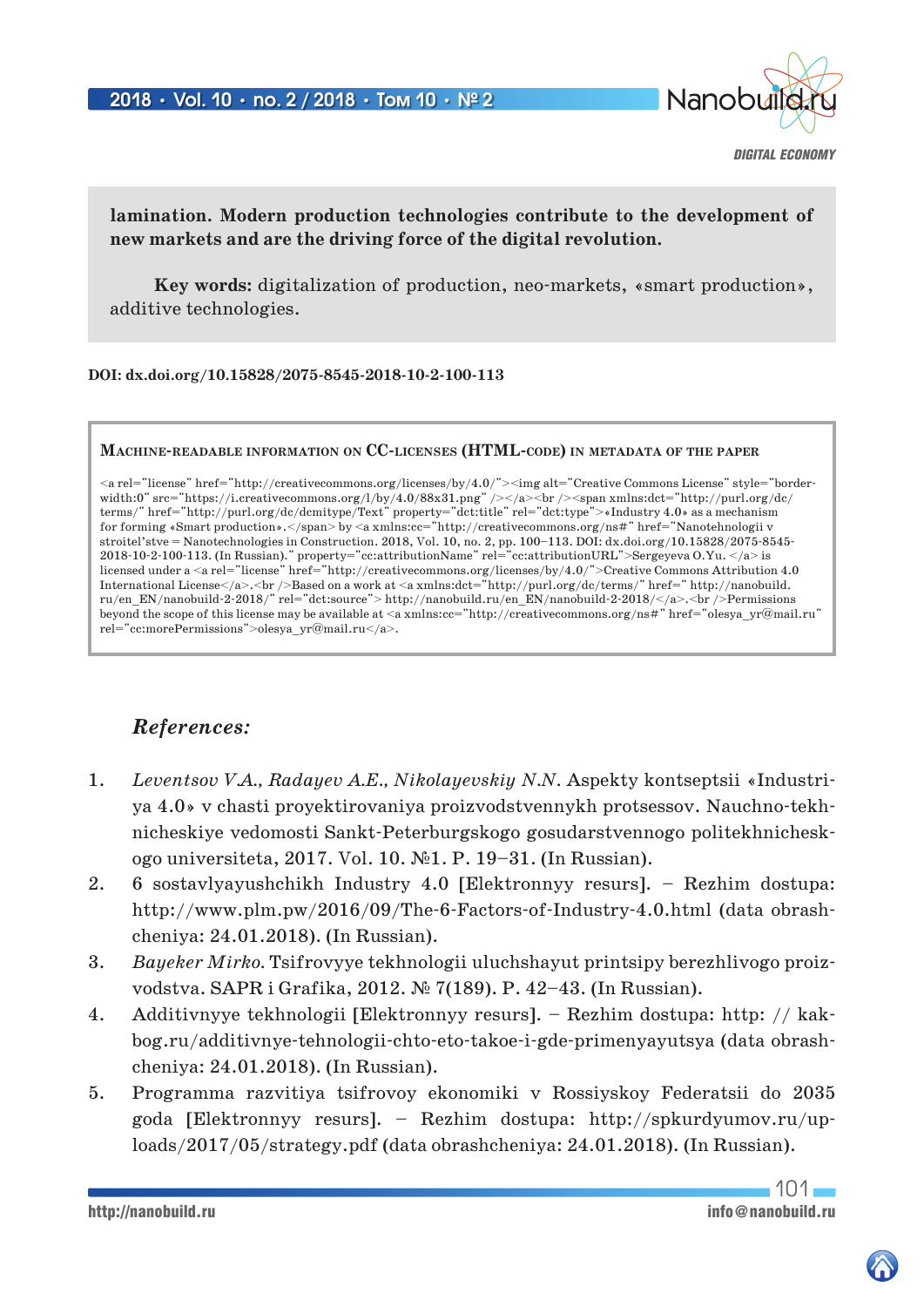

*Digital Economy*

- 6. *Borovkov A.I., Klyavin O.I., Maruseva V.M. i dr.* Tsifrovaya fabrika (Digital Factory) Instituta peredovykh proizvodstvennykh tekhnologiy SPbPU. Tramplin k uspekhu [korporativnyy zhurnal diviziona «Dvigateli dlya grazhdanskoy aviatsii» AO «ODK»], 2016. № 7. P. 11–13. (In Russian).
- 7. Vyzov 2035 / Agamirzyan I.R. i dr.; Sost. Burov V.V. Moscow. Izdatelstvo «Olimp-Biznes», 2016. 240 p. (In Russian).
- 8. *Ingemansson A.R.* Aktualnost vnedreniya kontseptsii «industriya 4.0» v sovremennoye mashinostroitelnoye proizvodstvo. Naukoyemkiye tekhnologii v mashinostroyenii, 2016. Vol. 1. № 7. P. 45–48. (In Russian).
- 9. *Kuznetsov D.A., Chernyshev M.A., Ovchinnikov V.A i dr.* Integratsiya industrii 4.0 v promyshlennost. Intellektualnyy potentsial XXI veka: stupeni poznaniya. Tekhnicheskiye nauki, 2016. № 35. P. 30–35. (In Russian).
- 10. *Kupriyanovskiy V.P., Dobrynin A.P., Sinyagov S.A., Namiot D.E., Utkin N.A.* Transformatsiya promyshlennosti v tsifrovoy ekonomike – ekosistema i zhiznennyy tsikl. International Journal of Open Information Technologies, 2017. Vol. 5. № 1. P. 34–49. (In Russian).
- 11. *Kupriyanovskiy V.P., Dobrynin A.P., Sinyagov S.A., Namiot D.E., Utkin N.A., Nikolayev D.E.* Transformatsiya promyshlennosti v tsifrovoy ekonomike – proyektirovaniye i proizvodstvo. International Journal of Open Information Technologies, 2017. Vol. 5. № 1. P. 50–70. (In Russian).
- 12. *Kupriyanovskiy V.P., Kupriyanovskaya Yu.V., Sinyagov S.A., Dobrynin A.P., Chernykh K.Yu.* Tsifrovaya ekonomika - razlichnyye puti k effektivnomu primeneniyu tekhnologiy (BIM. PLM. CAD. IOT. Smart City. BIG DATA i drugiye). International Journal of Open Information Technologies, 2016. Vol. 4. № 1. P. 4–11. (In Russian).
- 13. *Kupriyanovskiy V.P., Namiot D.E., Drozhzhinov V.I., Kupriyanovskaya Yu.V., Ivanov M.O.* Internet veshchey na promyshlennykh predpriyatiyakh. International Journal of Open Information Technologies, 2016. Vol. 4. № 12. P. 69–78. (In Russian).
- 14. Tank chto zhe takoye Industriya 4.0? URL: http://www.msbfond.ru/about/treatment/tak\_chto\_zhe\_takoe\_industry\_4\_0\_/(data obrashcheniya: 24.01.2018). (In Russian).
- 15. *Hermann M., Pentek T., Otto B.* Design Principles for Industrie 4.0 Scenarios: A Literature Review. Working Paper № 01/2015. – URL: http://www.thiagobranquinho.com/wp-content/uploads/2016/11/Design-Principles-for-Industrie-4\_0-Scenarios.pdf (data obrashcheniya: 31.01.2018).



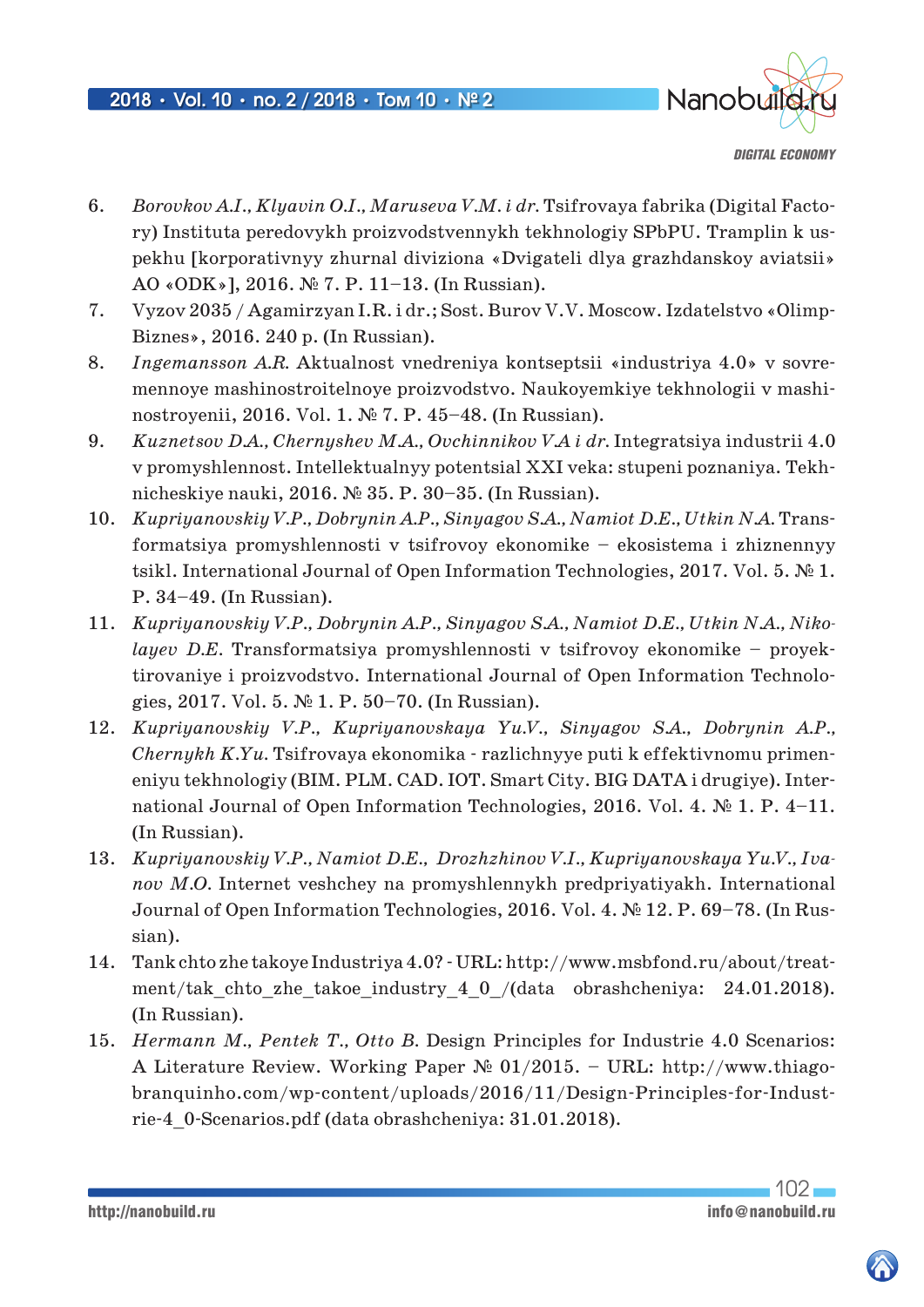

*Digital Economy*

- 16. *Kagermann H., Lukas W. and Wahlster W.* 2011: Industrie 4.0: Mitdem Internet der Dine auf demy Weg zur 4. industriellen Revolution. VDI nachrichten. 13.
- 17. *Kevin Ashton.* That «Internet of Things» Thing. URL: http:// www.rfidjournal. com/articles/view?4986 (data obrashcheniya: 24.01.2018).
- 18. *Nenad Ivezic, Yan Lu, Albert Jones et al.* OAGi/NIST Workshop on Open Cloud Architecture for Smart Manufacturing // Interagency/Internal Report (NISTIR) – 8124, NIST, 2016, p. 71. URL: http://nvlpubs.nist.gov/nistpubs/ir/2016/NIST. IR.8124.pdf (дата обращения 31.01.2018).
- 19. Plattform Industrie 4.0. URL: http://www.plattform-i40.de/I40/Navigation/ EN/Industrie40/WhatIsIndustrie40/what-is-industrie40.html (data obrashcheniya: 31.01.2018).
- 20. Plattform Industrial 4.0. Digital Transformation «Made in Germany». URL:http://ec.europa.eu/information\_society/newsroom/image/document/2016-27/10 pi40 diemer 16494.pdf (data obrashcheniya: 31.01.2018).

**Dear colleagues! The reference to this paper has the following citation format:**

*Sergeyeva O.Yu.* «Industry 4.0» as a mechanism for forming «Smart production». Nanotehnologii v stroitel'stve = Nanotechnologies in Construction. 2018, Vol. 10, no. 2, pp. 100–113. DOI: dx.doi.org/10.15828/2075-8545-2018-10-2-100-113. (In Russian).

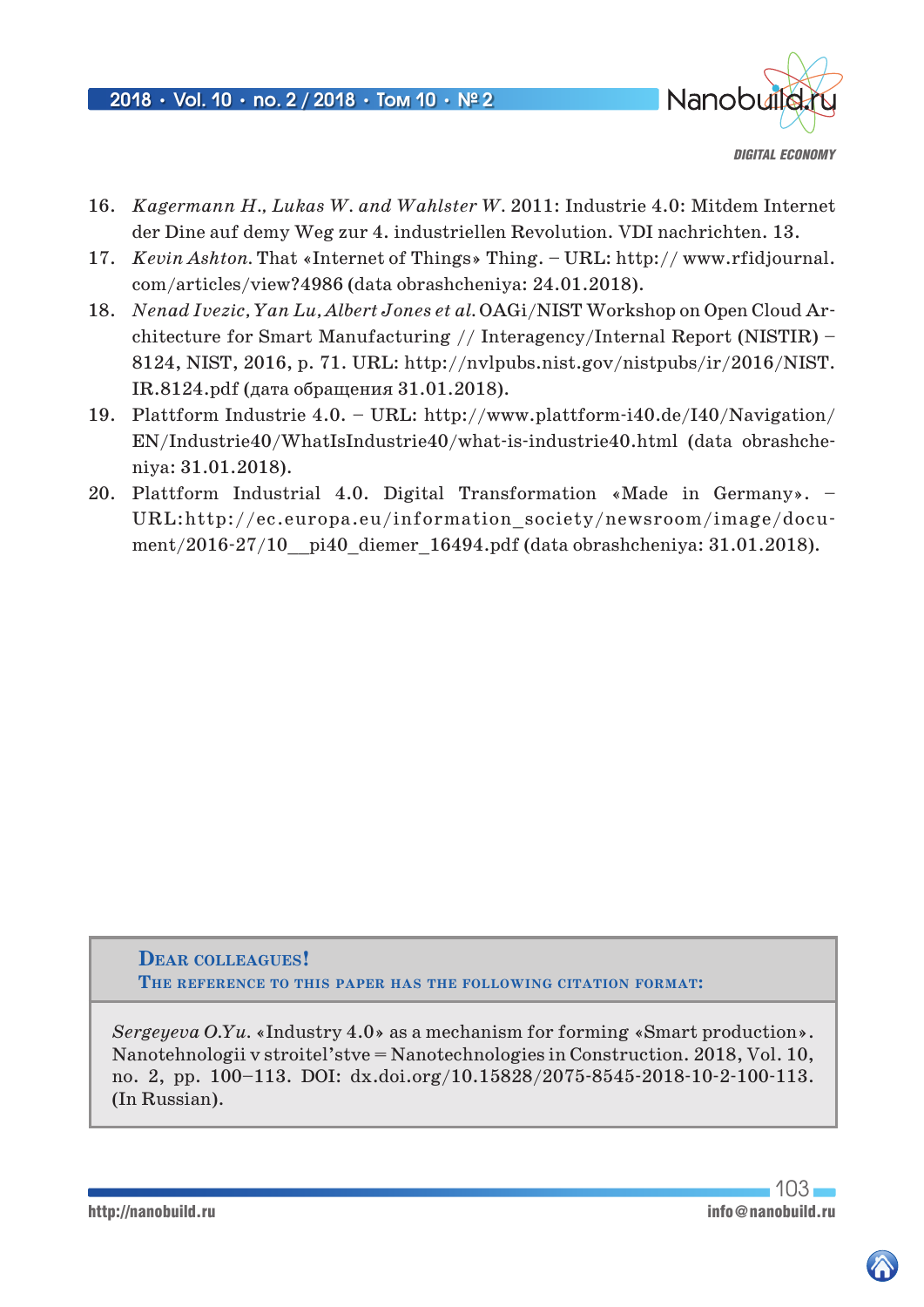

### **УДК 658.51**

**Автор: СЕРГЕЕВА Олеся Юрьевна**, ст. преподаватель каф. «Экономической теории» ФГБОУ ВО «Уфимский государственный нефтяной технический университет»; ул. Космонавтов 1, г. Уфа, Башкортостан, 450062, e-mail: olesya yr@mail.ru

# «ИНДУСТРИЯ 4.0» КАК МЕХАНИЗМ ФОРМИРОВАНИЯ «УМНОГО ПРОИЗВОДСТВА»

### **АннотАция <sup>к</sup> стАтье (Авторское резюме, реферАт):**

**«Умное производство» – это новая модель промышленного развития 21 века на основе цифровых технологий, которая уже в определенной степени функционирует в виде производственной системы, создающей продукцию и услуги на неорынках, способствующих улучшению комфортной жизни человека, населения. Активное развитие в 21 веке информационных технологий и концепций способствовали созданию и развитию киберфизических систем, интегрирующих вычислительные ресурсы в физические процессы.**

**Цифровизация и ее трансформация в производство вносит новые характеристики высокотехнологичной отрасли, такие как строительство, нефтесервис, энергетика, космос, здравоохранение и др. Индекс российской цифровизации по международным исследованиям за 2016 год составил 113 баллов. Незначительное использование потенциала цифровой трансформации отраслей стало главной проблемой страны.**

**Государственная концепция социально-экономического развития РФ предполагает развитие конкурентоспособной промышленности России и эффективных технологических платформ, повышение эффективности и конкурентоспособности экономики России за счет развития высокотехнологической промышленности на основе базовой концепции «Индустрия 4.0» путем ее цифровизации и реструктуризации, используя инновационные инструменты и механизмы.**

**Использование в производственных процессах систем искусственного интеллекта кардинально изменит производство, базовой основой которого будут являться аддитивные 3D-технологии. Аддитивные технологии представляют собой процесс послойного наращивания и синтез объекта с использованием** 

 $104<sub>1</sub>$ http://nanobuild.ru info@nanobuild.ru info@nanobuild.ru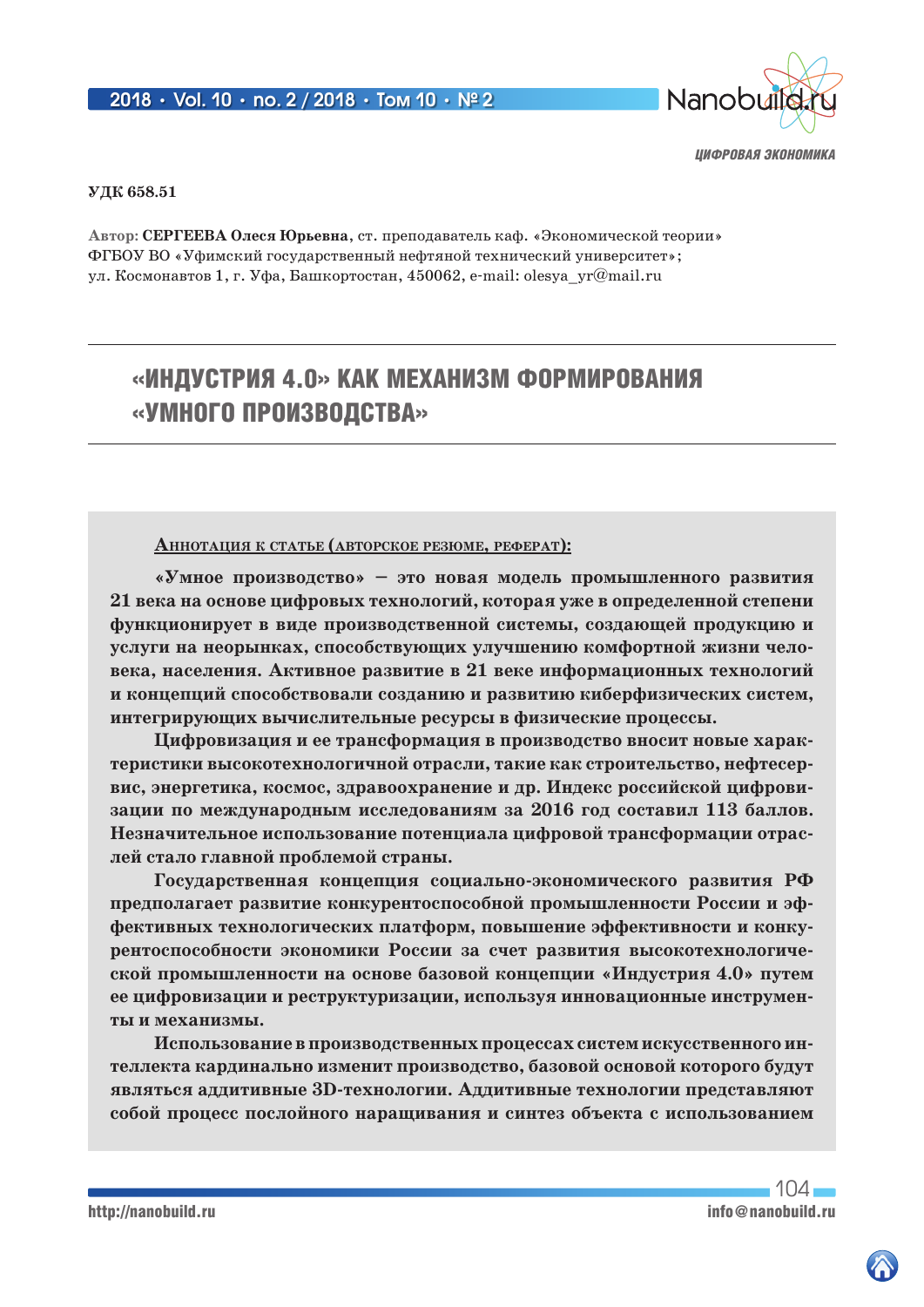

**компьютерных 3D-технологий. В современном производстве это совокупность различных процессов, среди которых UV-облучение, экструзия, струйное напыление, сплавление, ламинирование. Современные производственные технологии способствуют развитию новых рынков и являются движущей силой цифровой революции [1].**

**Ключевые слова:** цифровизация производства, неорынки, «умное производство», аддитивные технологии.

**DOI: dx.doi.org/10.15828/2075-8545-2018-10-2-100-113**

#### **МАшиночитАемАя информАция о CC-лицензии в метАдАнных стАтьи (HTML-код):**

<a rel="license" href="http://creativecommons.org/licenses/by/4.0/"><img alt="Лицензия Creative Commons" style="borderwidth:0" src="https://i.creativecommons.org/l/by/4.0/88x31.png" /></a><br />Произведение «<span xmlns:dct="http:// purl.org/dc/terms/" href="http://purl.org/dc/dcmitype/Text" property="dct:title" rel="dct:type">«Индустрия 4.0» как механизм формирования «Умного производства»</span>» созданное автором по имени <a xmlns:cc="http://creativecommons. org/ns#" href="Нанотехнологии в строительстве. – 2018. – Том 10, № 2. – С. 100–113. – DOI: dx.doi.org/10.15828/2075-8545- 2018-10-2-100-113." property="cc:attributionName" rel="cc:attributionURL">Сергеева О.Ю. </a>, публикуется на условиях <a rel="license" href="http://creativecommons.org/licenses/by/4.0/">лицензии Creative Commons С указанием авторства 4.0 Всемирная</a>.<br />Основано на произведении с <a xmlns:dct="http://purl.org/dc/terms/" href="http://nanobuild.ru/ru\_ RU/nanobuild-2-2018/" rel="dct:source">http://nanobuild.ru/ru\_RU/nanobuild-2-2018/</a>.<br />br />Разрешения, выходящие за рамки данной лицензии, могут быть доступны на странице  $\langle a \rangle$  xmlns:cc="http://creativecommons.org/ns#" href="olesya yr@mail.ru" rel="cc:morePermissions">olesya\_yr@mail.ru</a>.

ромышленная концепция «Индустрия 4.0» представляет собой масштабную многоуровневую организационно-техническую систему, интегрированную в единое информационное пространство физических операций и сопутствующих процессов, состоящую из 6 подсистем [2] (рис. 1).

1. PLM (Product Lifecycle Management) – «Управление жизненным циклом изделия». Данная подсистема строится на принципе дуализма: объект-операция / физический-информационная. Все производственные процессы реализуются в физическом пространстве в соответствии с операциями, которые происходят в информационном пространстве, т.е. в компьютерных системах. В связи с этим эффективность IT-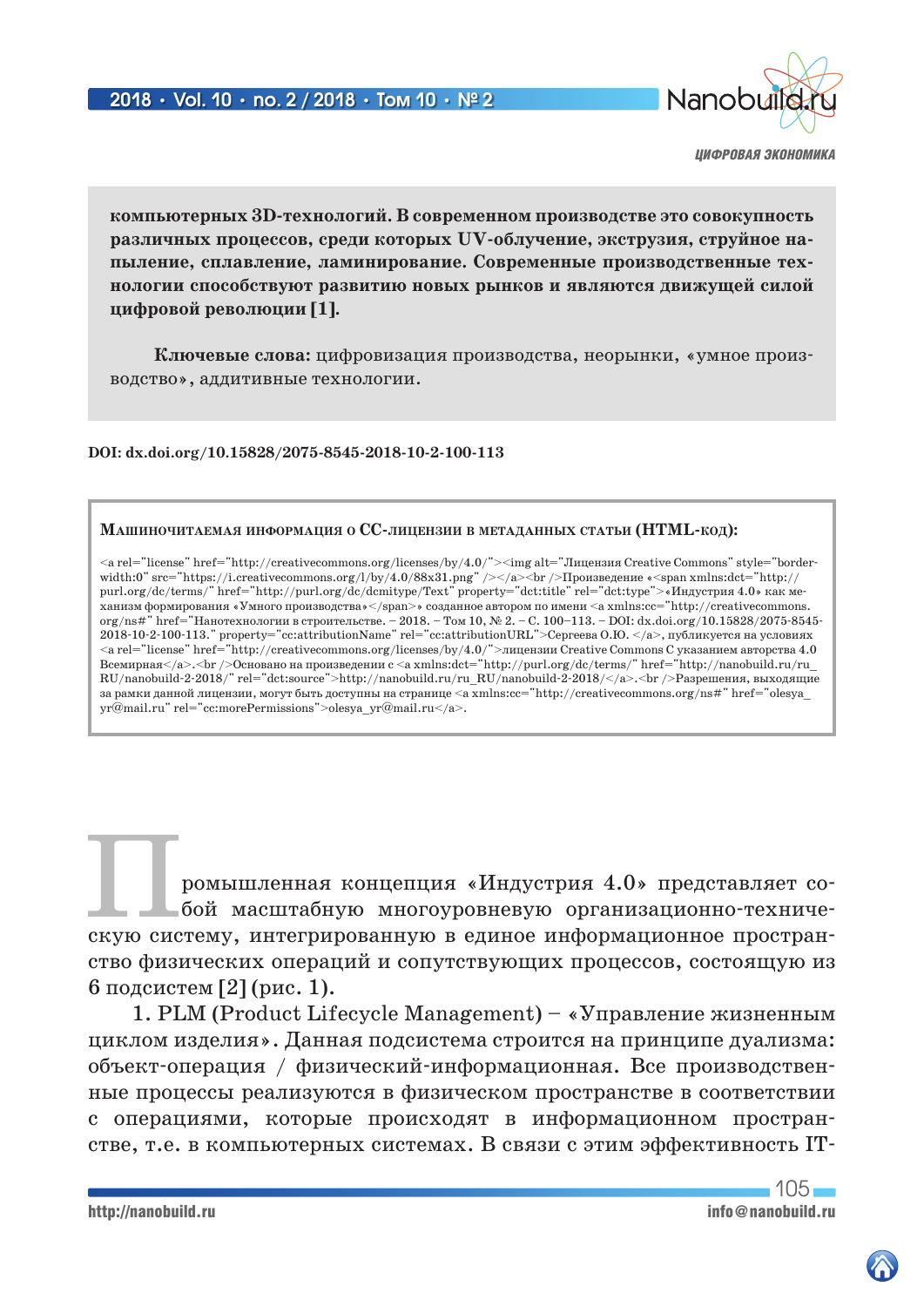

Nanobu



*Рис. 1.* **Промышленная концепция «Индустрия 4.0»**

технологий возрастает в том случае, когда решение проблемных задач на физическом уровне переносится в информационную проблематику, основанную на моделировании алгоритма жизненного цикла продукции. Структуризация большого объема данных, автоматизация управления физическо-информационными процессами во временном аспекте проводится на весь период жизненного цикла продукции.

2. Big Data – «Большие данные». Подсистема представляет собой механизм переработки большого объема данных на основе различных способов и подходов для компьютерной систематизации результатов, полученных в процессе мониторинга. Используя эту подсистему, необходимо наиболее эффективно использовать полученные данные с целью их дальнейшего применения. Эффективное управление информационно ёмкими производственными системами является главенствующей зада-

http://nanobuild.ru info@nanobuild.ru info@nanobuild.ru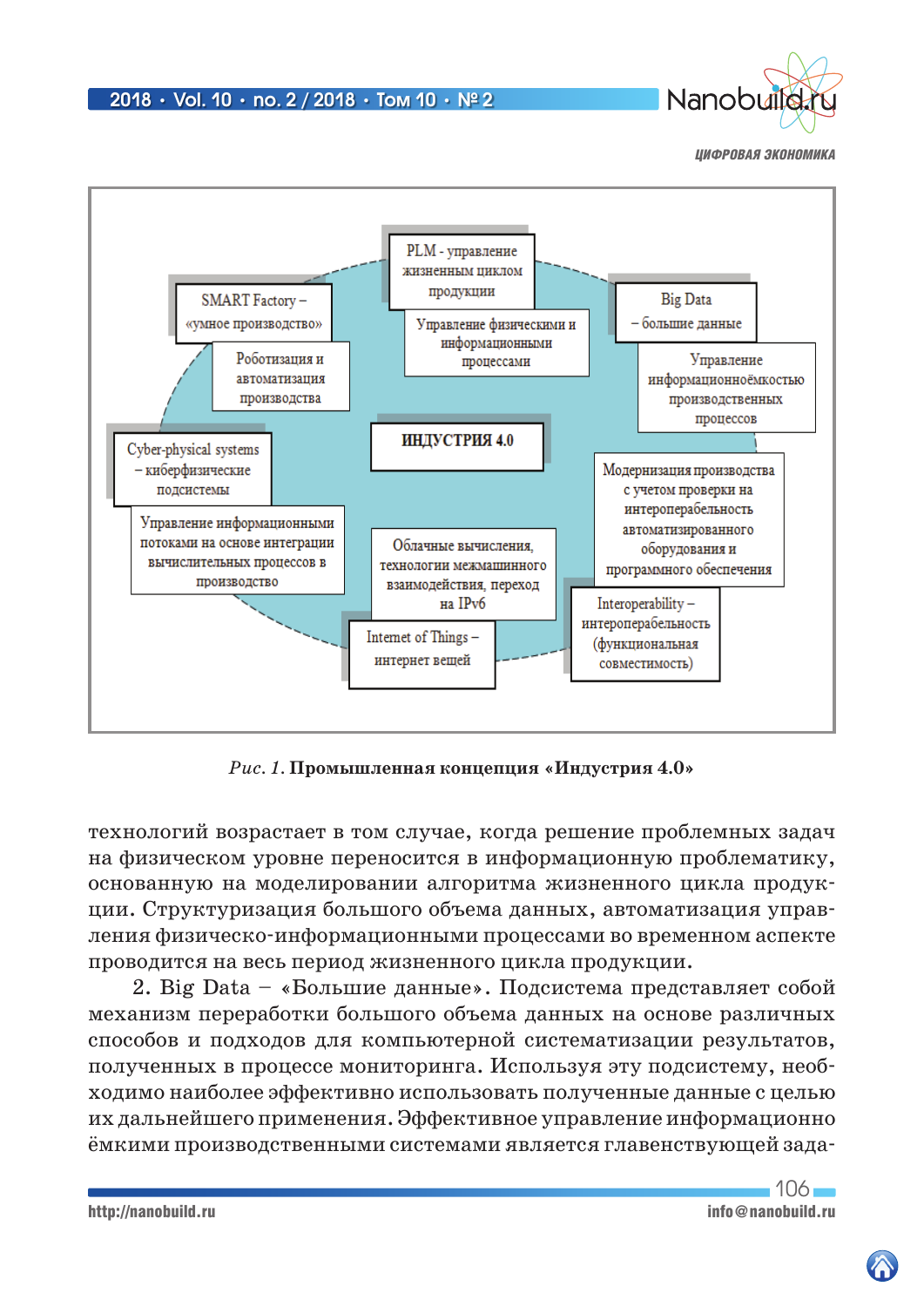

чей в организационно-стратегическом направлении «Индустрия 4.0». Информационно ёмкие производственные системы содержат лавинообразный поток с большим объемом данных, оптимально используя совокупный механизм управления, структурирования, интерпретирования и анализа этих данных.

3. SMART Factory – «Умное производство». Эта подсистема представляет собой поэтапное слияние всего производственного процесса, начиная от стадии проектирования, планирования и заканчивая процессом эксплуатации. Использование в производственных процессах систем искусственного интеллекта кардинально изменит производство, базовой основой которого будут являться аддитивные 3D-технологии.

4. Cyber-physical systems (CPS) – киберфизические системы, которые являются организационно-техническими системами управления информационными потоками, интегрируя вычислительные ресурсы в физические процессы производства. Киберфизическая система работает как в рамках одного предприятия, так и в рамках крупных корпораций.

5. «Internet of Things (IoT)» – «интернет вещей», это система вычислительной сети физических предметов (вещей), содержащая встроенные коммуникационные технологии, исключающая участие человека в отдельных операционных процессах.

6. Interoperability – интероперабельность (функциональная соединимость) представляет собой модернизацию производства с учетом контроля функциональной совместимости вводимого вновь автоматизированного оборудования и программного обеспечения.

«Индустрия  $4.0$ » – это комплекс технологических процессов: PLM, Big Data, Smart Factory, Cyber-physical systems, Internet of Things, Interoperability, повышающих производственную эффективность предприятия путем оптимального управления автоматизированными системами и сопровождающих процессов, интегрированных в единое информационное пространство [2].

Таким образом, применяя концепцию «Индустрия 4.0» в производственных процессах, мы получаем возможность использовать интегрированную модель производства на основе инструментария визуализации, оценки и оптимизации производительности. На рис. 2 предложена модель «Умного производства» («Бережливое производство»).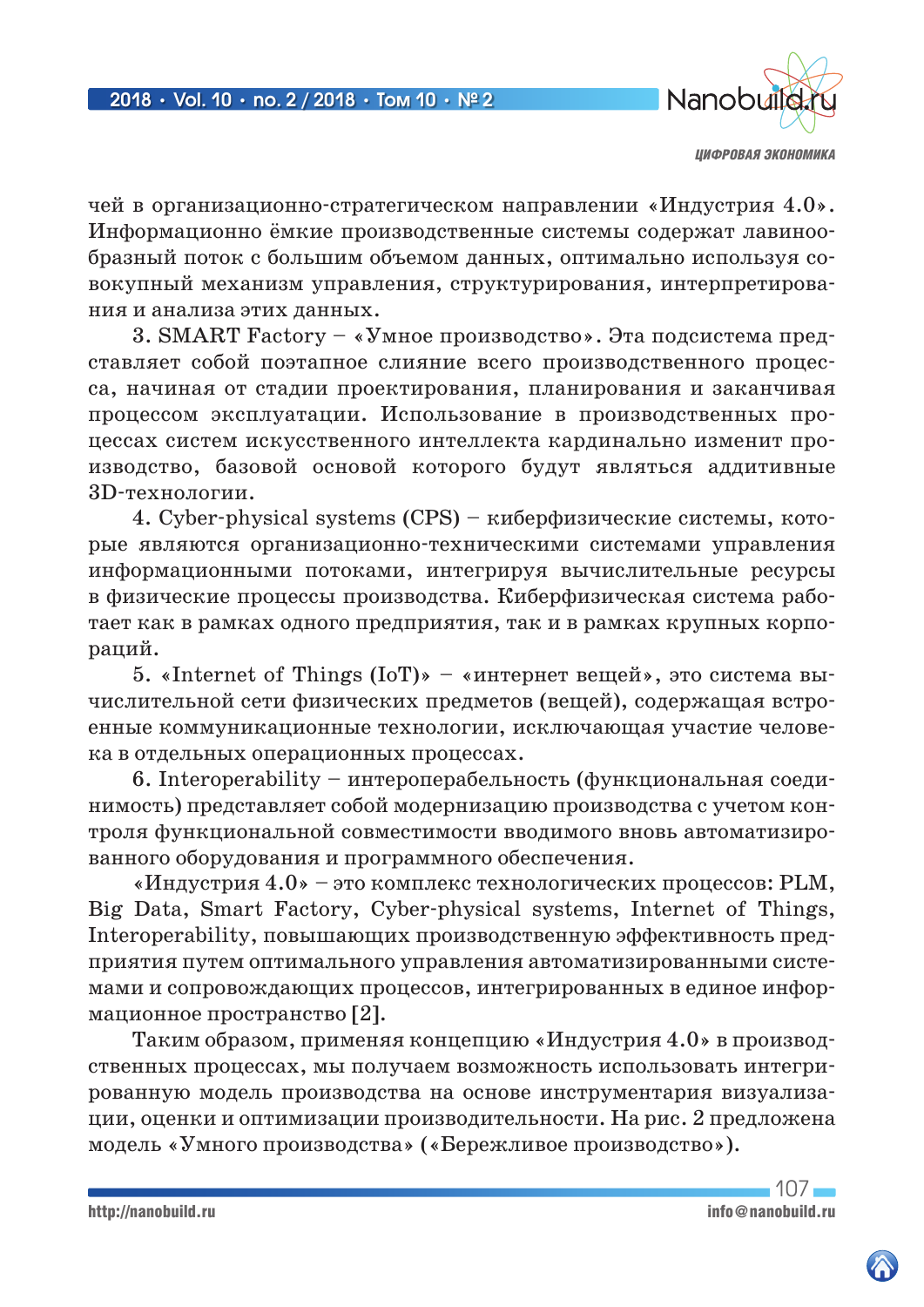

Nanobul

*ЦИФРОВАЯ ЭКОНОМИКА*



*Рис. 2.* **Модель «Умного производства» (авторская версия)**

«Умное производство» («Бережливое производство») обладает рядом преимуществ:

- рост объемов выпускаемой продукции и производственной эффективности;
- снижение производственного брака;
- рост производительности труда и качества изделий;
- снижение потерь в логистических цепочках, перепроизводстве и браке;
- оптимальная установка технологического оборудования и отлаженная последовательность производственных операций.

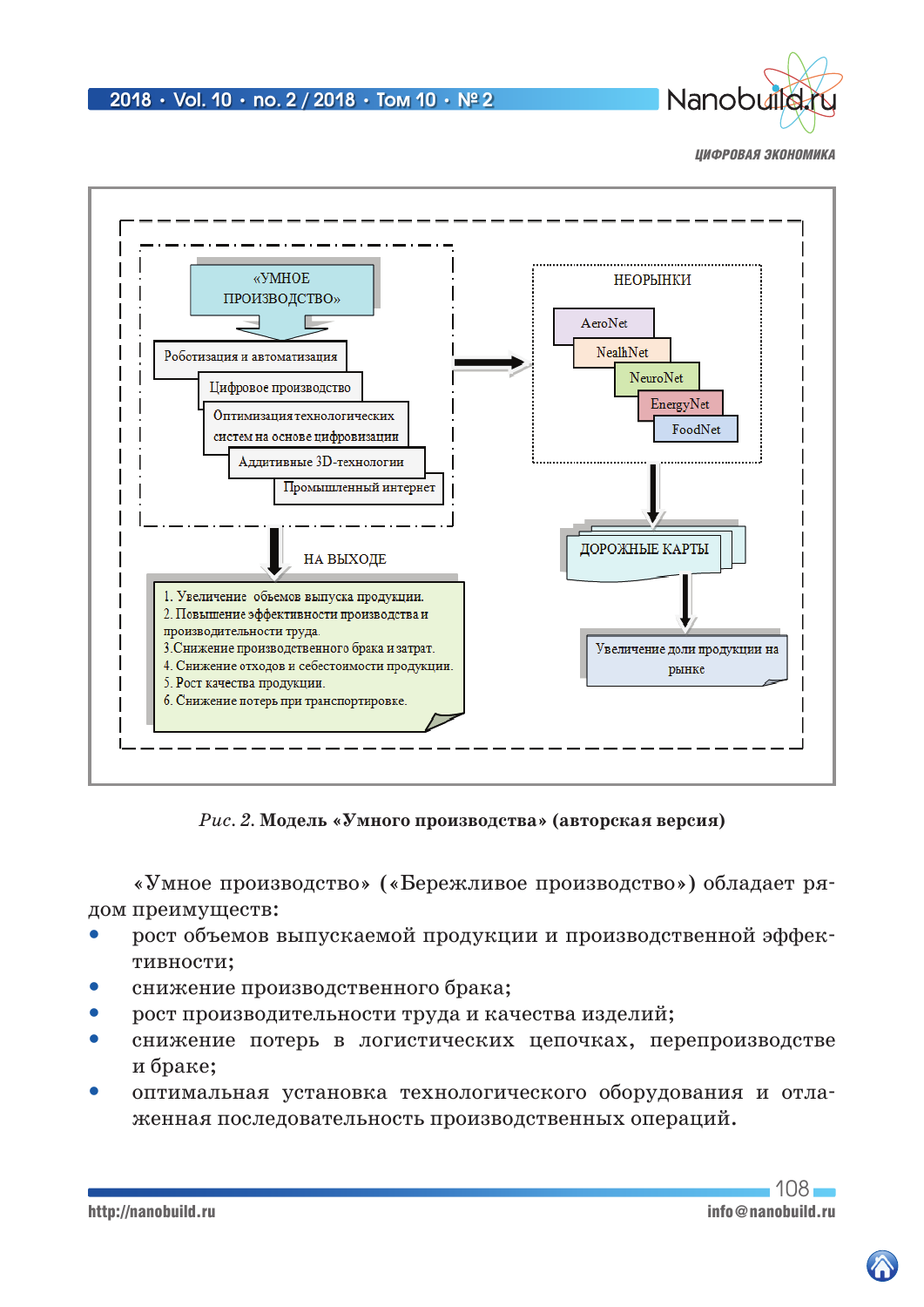

Роботизация и автоматизация производства является одним из основных инструментов комплексной механизации производственных процессов, создающих всецело автоматизированные производственные участки, цехи, заводы. Использование интеллектуальных систем решает задачи по внедрению новых производственных технологических процессов с использованием роботов и автоматов.

Автоматизация производства реализуется с использованием систем контроля и управления производством. Технологический процесс и этапы проектирования представляют автоматизированную подготовку производства. Стратегия, направленная на автоматизированную подготовку производства, позволяет повысить производительность труда и снизить себестоимость продукции.

«Умное производство» базируется на постоянной модернизации технологических процессов, которая основывается на использовании механизмов передачи производственно-технологических знаний на поэтапную разработку. Стратегии «Бережливого производства» направлены на оптимизацию технологических систем, цифровизацию производства [3].

Цифровизация производства – это инструмент 4-ой промышленной революции, наделивший производственное оборудование необходимым искусственным интеллектом. Благодаря концепции «Интернет вещей» происходит информационная передача между техническими устройствами.

Цифровизация производства предоставляет возможность инженерно-техническому персоналу предприятия использовать необходимые инструменты планирования, разработки, численного моделирования и передачи технологических процессов, реализуемые комплексом программ для конструкторско-технологической подготовки производства.

Совокупность этих инструментов представляет собой интегрированную компьютерную систему, состоящую из методов численного моделирования, 3D-визуализации, оценки для проектирования изделий совместно с разработкой технологических процессов их производства. Такой подход позволяет создавать цифровые модели проектируемых изделий и виртуальных предприятий с целью оптимизации технологических процессов до вложения инвестиций в реальное производство. Цифровые технологии, интегрируя в процесс создания цифровой продукции, будут способствовать появлению неорынков, ориентирован-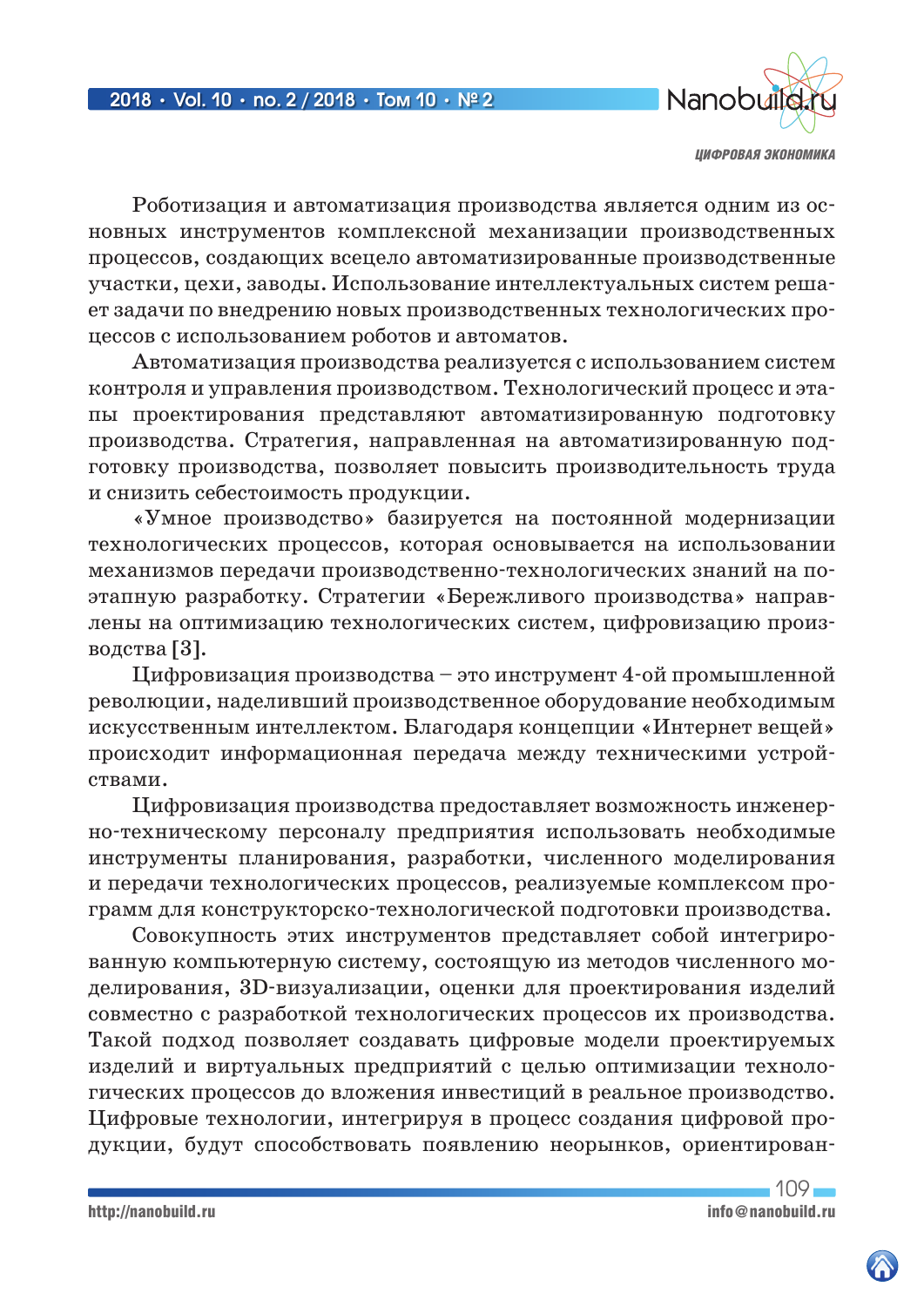

ных на человека как конечного потребителя. Российские неорынки будут создавать отрасли высокотехнологичного уклада.

Аддитивные технологии представляют собой процесс послойного наращивания и синтез объекта с использованием компьютерных 3D-технологий. В современном производстве это совокупность различных процессов, среди которых UV-облучение, экструзия, струйное напыление, сплавление, ламинирование. Применение аддитивных технологий способствует созданию высокоэкономичной продукции в строительстве, машиностроении, авиастроении, космонавтике, медицине, фармакологии и др [4].

Аддитивные 3D-технологии применяются в высокотехнологичных процессах и производствах, среди которых:

1. FDM (Fused deposition modeling) – послойное формирование изделий посредством расплавления пластиковой нити.

2. CJP (ColorJet printing) –3D-печать, в которой применяется принцип склеивания гипсового порошка.

3. SLS (Selective Laser Sintering) – технологический процесс лазерного запекания, способствующий образованию особо прочных объектов различных размеров.

4. MJM (MultiJet Modeling) - многоструйное 3D-моделирование, основанное на применении фотополимеров и воска.

5. SLA (Laser Stereolithography) – процесс послойного отвердевания жидкого полимера на основе применения лазера.

Передовые производственные технологии определяют развитие новых рынков и являются движущей силой цифровой революции [1]. Трансформационная цифровизация создает возможность развития новых рынков и отраслей высокотехнологического уклада, необходимых для обеспечения национальной безопасности и высокого уровня жизни российских граждан. Новые рынки (неорынки) будут ориентированы на человеческие потребности, сокращая грань между производителем и потребителем. Наибольшую значимость будут иметь следующие неорынки [5]:

1. AeroNet. Развитие в ближайшем будущем высокотехнологических процессов расширит применение беспилотных авиационных и околоземных космических систем, что будет способствовать возникновению нового глобального сетевого рынка по предоставлению информационных, логистических и др. услуг, предоставляемых беспилотными аппаратами.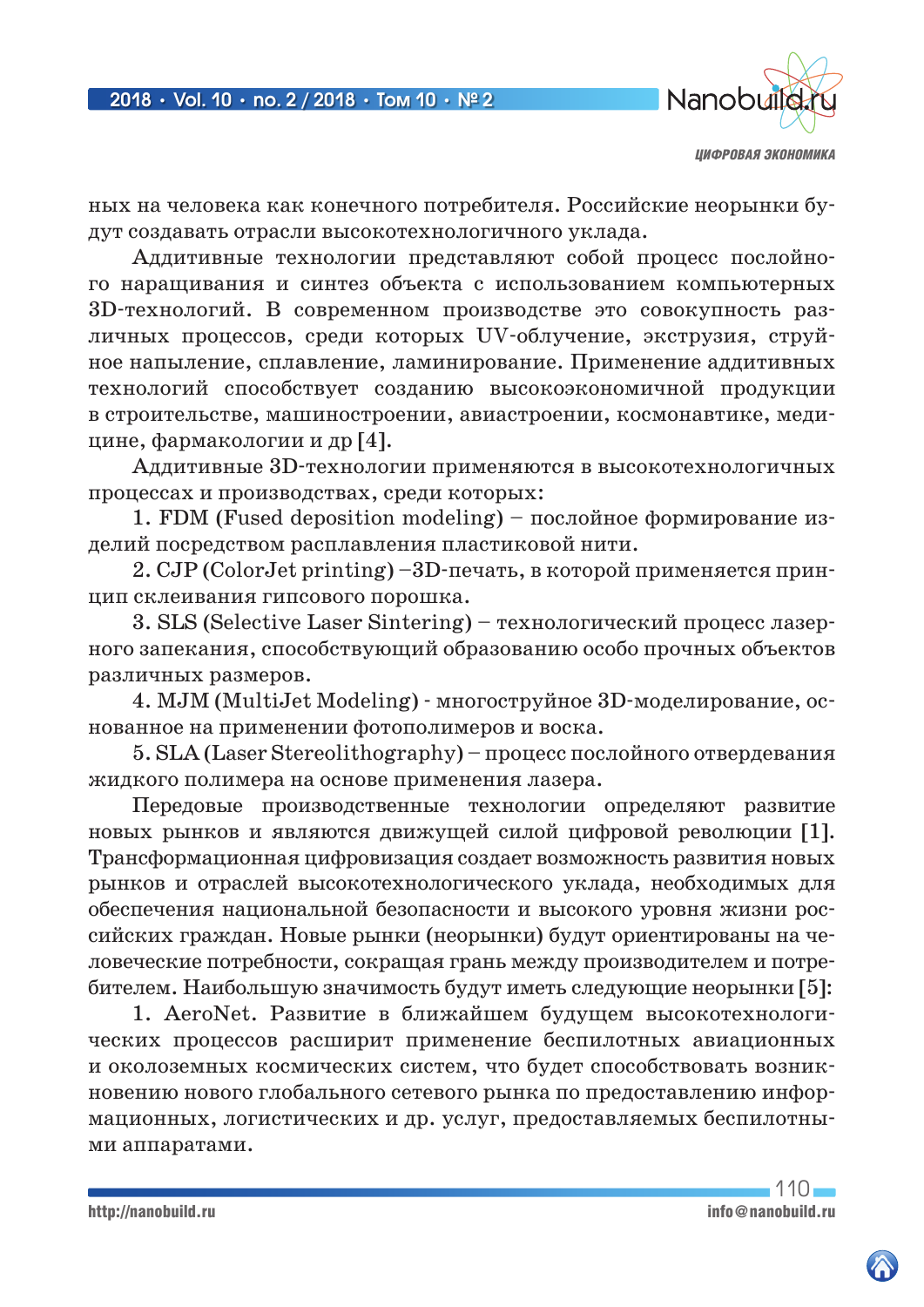

2. HealthNet. Неорынок экосистемы, состоящий из биотехнологической и медицинской продукции, а также услуг, предназначенных для улучшения здоровья и качества жизни человека в России и мире.

3. NeuroNet. Этот неорынок является одним из ключевых рынков развития в рамках мер государственной программы по поддержке развития в России перспективных отраслей на ближайшие 20 лет. NeuroNet будет следующим этапом развития сегодняшнего интернета, в котором интернет-контакт осуществляется на основе новых нейрокомпьютерных интерфейсов: наряду с традиционными способами, компьютеры примут вид нейроморфных (похожих на мозг) на основе гибридных цифро-аналоговых архитектур.

4. EnergyNet. Рынок разработок в сфере интеллектуальной энергетики с использованием инновационных технологий и новых стандартов, создания оборудования нового поколения, инжиниринговых услуг для комплексных энергосистем.

5. FoodNet. Рынок продовольствия, в котором технологические процессы строятся на биотехнологиях, интеллектуализации, автоматизации и роботизации от производства до потребления, т.е. на протяжении всего жизненного цикла продукции.

Таким образом, «Умное производство» нацелено на максимальный эффект от цифровизации, роботизации и автоматизации производственных процессов при высокой производительности труда. Цифровая трансформация – это фундаментальная перестройка в организации производства, инновационных решениях, кадровом обучении персонала. Внедрение аддитивных технологий создает высокоэкономичную продукцию в разных отраслях экономической системы. Передовые производственные процессы формируют неорынки и отрасли высокотехнологического уклада.

# *Библиографический список:*

1. *Левенцов В.А., Радаев А.Е., Николаевский Н.Н.* Аспекты концепции «Индустрия 4.0» в части проектирования производственных процессов // Научнотехнические ведомости Санкт-Петербургского государственного политехнического университета. – 2017. – Том 10,  $\mathcal{N}1.$  – С. 19–31.

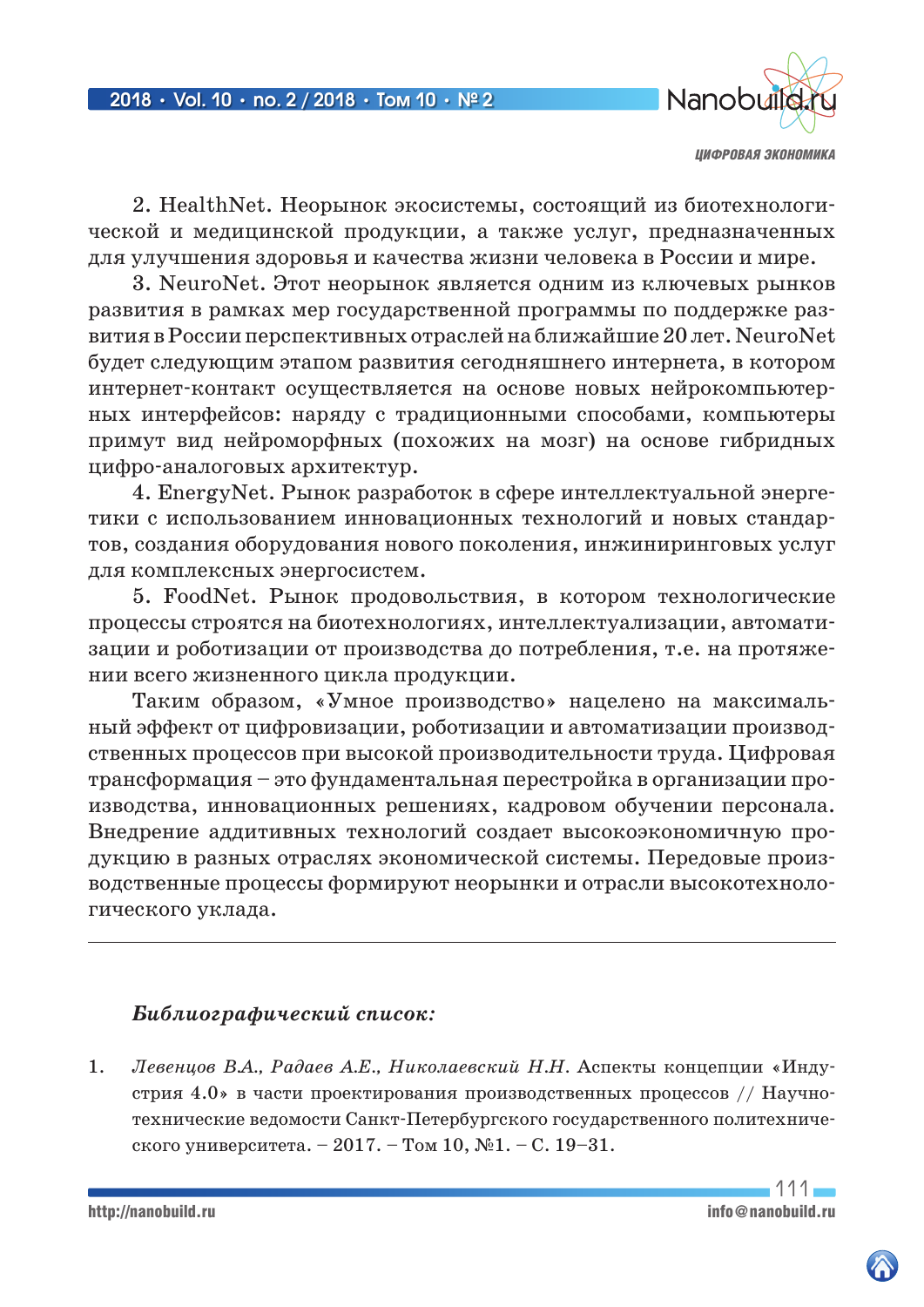

- 2. 6 составляющих Industry 4.0 [Электронный ресурс]. Режим доступа: http:// www.plm.pw/2016/09/The-6-Factors-of-Industry-4.0.html (дата обращения: 24.01.2018).
- 3. *Баекер Мирко.* Цифровые технологии улучшают принципы бережливого производства // САПР и Графика. – 2012. – № 7(189). – С. 42–43.
- 4. Аддитивные технологии [Электронный ресурс]. Режим доступа: http: // kakbog.ru/additivnye-tehnologii-chto-eto-takoe-i-gde-primenyayutsya (дата обращения: 24.01.2018).
- 5. Программа развития цифровой экономики в Российской Федерации до 2035 года [Электронный ресурс]. – Режим доступа: http://spkurdyumov.ru/ uploads/2017/05/strategy.pdf (дата обращения:  $24.01.2018$ ).
- 6. *Боровков А.И., Клявин О.И., Марусева В.М. и др.* Цифровая фабрика (Digital Factory) Института передовых производственных технологий СПбПУ // Трамплин к успеху [корпоративный журнал дивизиона «Двигатели для гражданской авиации» АО «ОДК»]. – 2016. – № 7. – С. 11–13.
- 7. Вызов 2035 / И.Р. Агамирзян и др. сост. Буров В.В. М.: Издательство «Олимп-Бизнес», 2016. – 240 с.
- 8. *Ингеманссон А.Р.* Актуальность внедрения концепции «индустрия 4.0» в современное машиностроительное производство // Наукоемкие технологии в машиностроении. – 2016. – Том 1, №. 7. – C. 45–48.
- 9. *Кузнецов Д.А, Чернышев М.А, Овчинников В.А и др.* Интеграция индустрии 4.0 в промышленность. Интеллектуальный потенциал XXI века: ступени познания // Технические науки. – 2016. – № 35. – С. 30–35.
- 10. *Куприяновский В.П., Добрынин А.П., Синягов С. А., Намиот Д.Е., Уткин Н.А.* Трансформация промышленности в цифровой экономике – экосистема и жизненный цикл // International Journal of Open Information Technologies. –  $2017. -$  Том 5, № 1. – С. 34–49.
- 11. *Куприяновский В.П., Добрынин А.П., Синягов С.А., Намиот Д.Е., Уткин Н.А., Николаев Д.Е*. Трансформация промышленности в цифровой экономике – проектирование и производство // International Journal of Open Information Technologies. – 2017. – Том 5,  $\mathcal{N}$  1. – С. 50–70.
- 12. *Куприяновский В.П., Куприяновская Ю.В., Синягов С.А., Добрынин А.П., Черных К.Ю.* Цифровая экономика – различные пути к эффективному применению технологий (BIM, PLM, CAD, IOT, Smart City, BIG DATA и другие) // International Journal of Open Information Technologies. – 2016. – Том 4,  $\mathcal{N}$  1. – С. 4–11.